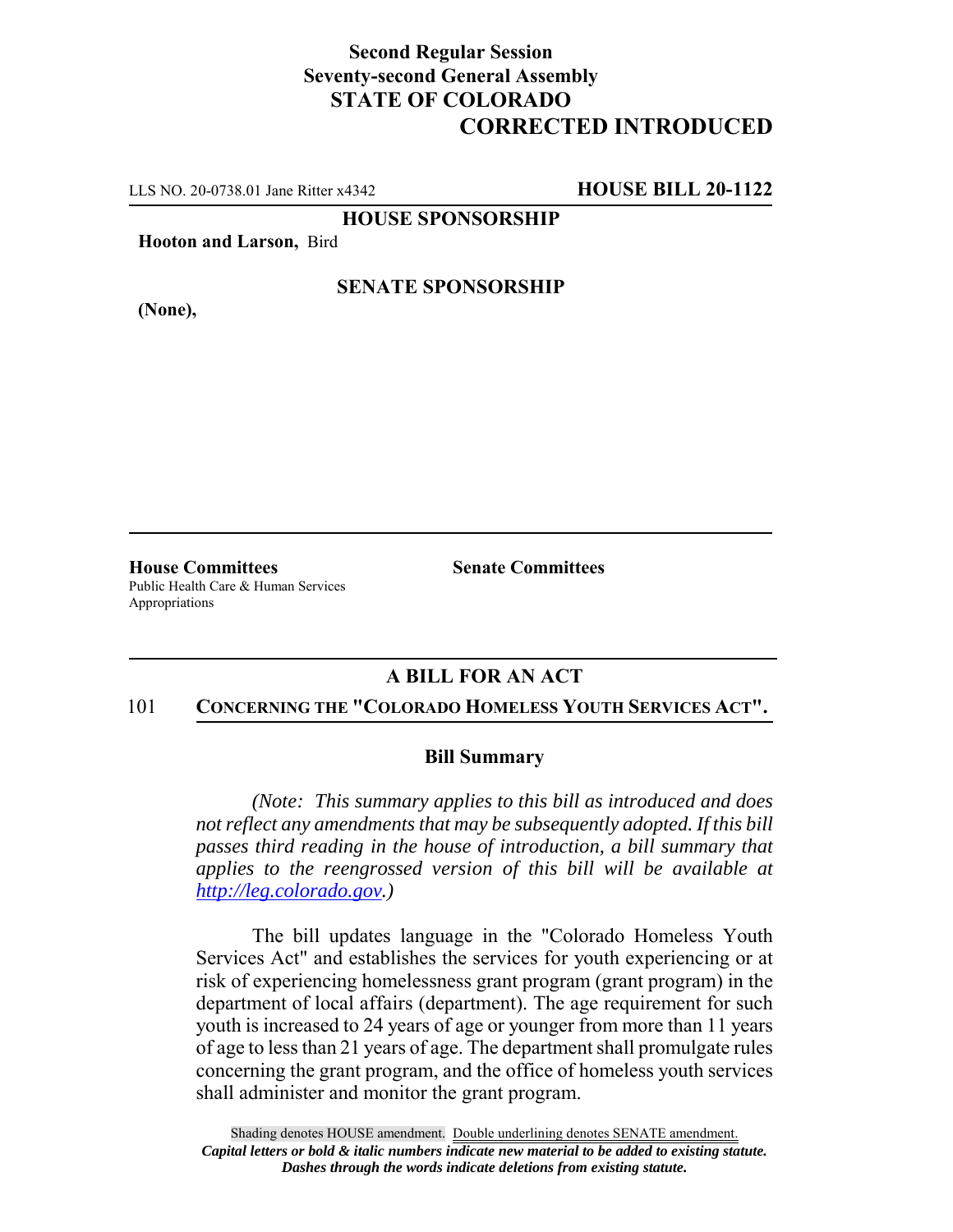The grant program consists of up to 5 awards of up to \$250,000 each awarded on or before January 1, 2021. Grant awards may only be awarded to existing providers of services to youth experiencing or at risk of experiencing homelessness, with priority given to those service providers that can expand services to underserved areas of the state, including street and community outreach, drop-in centers, emergency shelters, and supportive housing and transitional living programs.

The bill requires the department to prepare and submit a report to the appropriate committees of the general assembly on the outcomes of the grant program.

 *Be it enacted by the General Assembly of the State of Colorado:* **SECTION 1.** In Colorado Revised Statutes, **repeal and reenact, with amendments,** 24-32-723 as follows: **24-32-723. Office of homeless youth services - creation - function - duties - grant program - report - rules - short title - definitions - repeal.** (1) THE SHORT TITLE OF THIS SECTION IS THE "COLORADO HOMELESS YOUTH SERVICES ACT". 8 (2) AS USED IN THIS SECTION, UNLESS THE CONTEXT OTHERWISE REQUIRES: (a) "DEPARTMENT" MEANS THE DEPARTMENT OF LOCAL AFFAIRS. (b) "ENTITY" MEANS ANY STATE AGENCY, STATE-OPERATED PROGRAM, NONPROFIT COMMUNITY-BASED ORGANIZATION, OR PRIVATE NONPROFIT. (c) "OFFICE" MEANS THE OFFICE OF HOMELESS YOUTH SERVICES ESTABLISHED IN SUBSECTION (3) OF THIS SECTION. (d) "SERVICE PROVIDER" MEANS AN ENTITY THAT PROVIDES DIRECT SERVICES TO YOUTH EXPERIENCING OR AT RISK OF EXPERIENCING HOMELESSNESS.SERVICES MAY INCLUDE COMMUNITY OUTREACH, DROP-IN CENTERS AND PROGRAMS, EMERGENCY SHELTER PROGRAMS, AND INTEGRATED SUPPORTIVE HOUSING AND TRANSITIONAL LIVING PROGRAMS,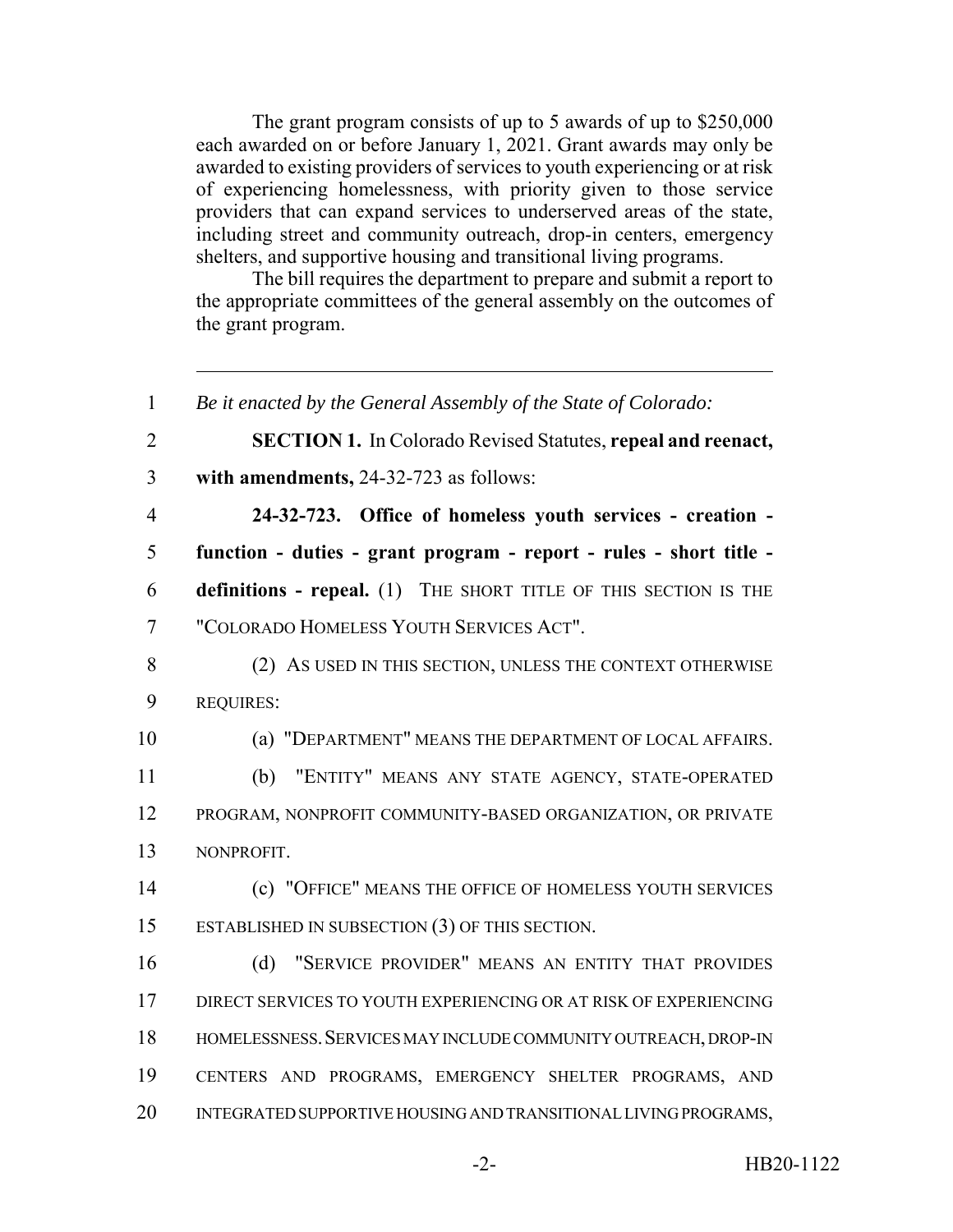AS THOSE SERVICES ARE DESCRIBED IN SUBSECTION (4)(d) OF THIS SECTION.

 (e) "YOUTH AT RISK OF EXPERIENCING HOMELESSNESS" MEANS A PERSON TWENTY-FOUR YEARS OF AGE OR YOUNGER WHOSE STATUS OR CIRCUMSTANCES INDICATE A SIGNIFICANT RISK OF EXPERIENCING HOMELESSNESS IN THE NEAR FUTURE. STATUS OR CIRCUMSTANCES THAT INDICATE SUCH A SIGNIFICANT RISK INCLUDE:

**(I) TRANSITIONING FROM OUT-OF-HOME PLACEMENT;** 

(II) EXPERIENCING PREVIOUS HOMELESSNESS;

 (III) HAVING PARENTS, LEGAL GUARDIANS, OR PRIMARY CAREGIVERS WHO ARE CURRENTLY OR WERE PREVIOUSLY EXPERIENCING HOMELESSNESS;

(IV) EXPOSURE TO ABUSE AND NEGLECT IN THE HOME; OR

 (V) EXPERIENCING CONFLICT WITH THE YOUTH'S PARENT OR LEGAL GUARDIAN AS A RESULT OF A SUBSTANCE OR ALCOHOL DEPENDENCY, A MENTAL HEALTH DISORDER, OR OTHER DISABILITY.

 (f) "YOUTH EXPERIENCING HOMELESSNESS" MEANS A PERSON TWENTY-FOUR YEARS OF AGE OR YOUNGER WHO:

 (I) IS UNACCOMPANIED BY A PARENT OR LEGAL GUARDIAN, AND SHELTER, APPROPRIATE CARE, OR SUPERVISION IS UNAVAILABLE;

**(II)** HAS A PARENT OR LEGAL GUARDIAN WHO IS UNABLE OR 22 UNWILLING TO PROVIDE SHELTER, CARE, OR SUPERVISION;

 (III) HAS A PARENT OR LEGAL GUARDIAN WHO LACKS A FIXED, REGULAR, AND ADEQUATE NIGHTTIME RESIDENCE. A FIXED, REGULAR,

AND ADEQUATE NIGHTTIME RESIDENCE DOES NOT INCLUDE:

 (A) AN INSTITUTION OR PUBLICLY OR PRIVATELY OPERATED 27 SHELTER DESIGNED TO PROVIDE TEMPORARY LIVING ACCOMMODATIONS;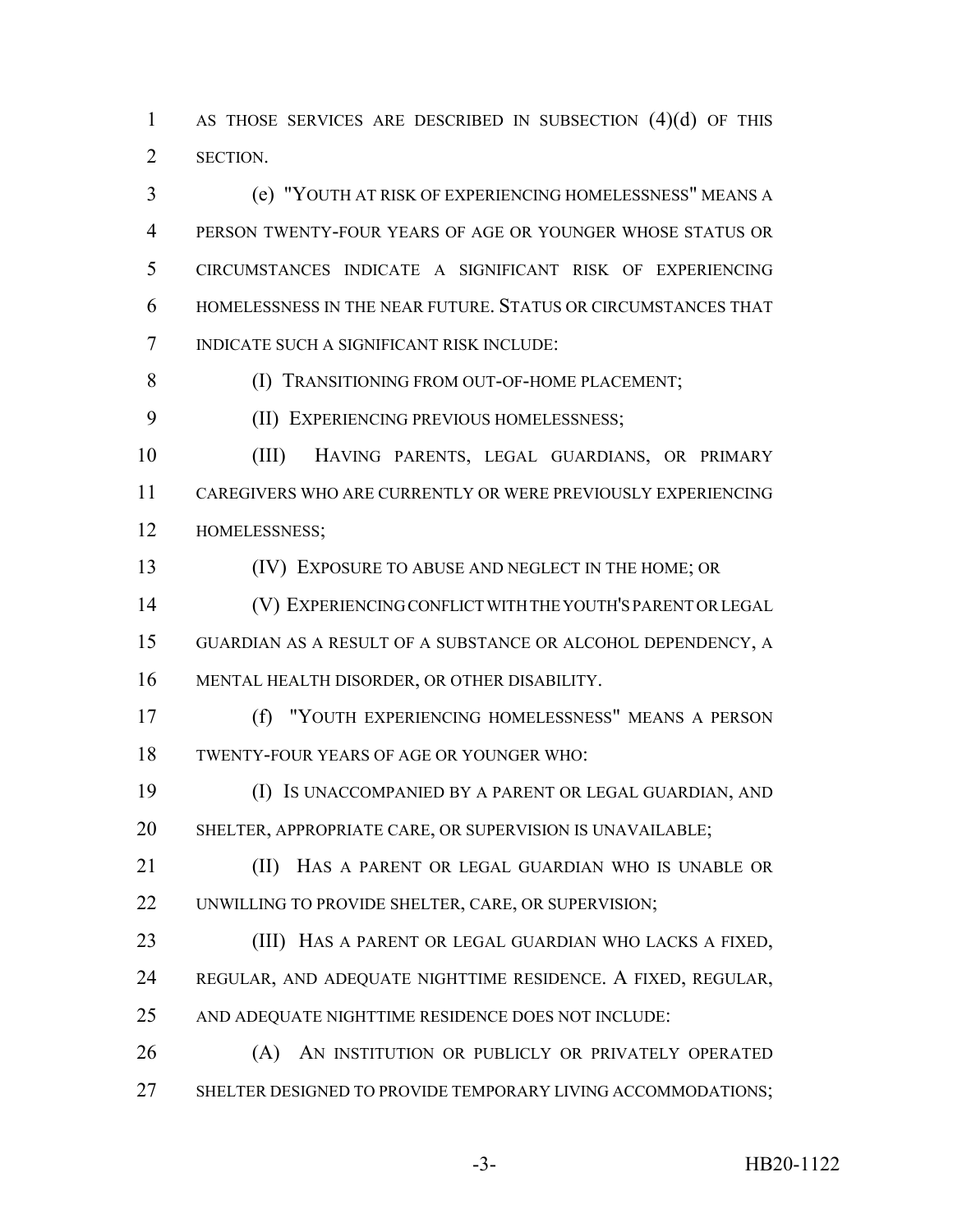(B) TRANSITIONAL HOUSING;

 (C) A TEMPORARY PLACEMENT WITH A PEER, FRIEND, OR FAMILY MEMBER WHO HAS NOT OFFERED PERMANENT RESIDENCE, A RESIDENTIAL LEASE, OR TEMPORARY LODGING FOR MORE THAN THIRTY DAYS; OR

 (D) A PUBLIC OR PRIVATE PLACE NOT DESIGNED FOR, NOR ORDINARILY USED AS, A REGULAR SLEEPING ACCOMMODATION FOR HUMAN BEINGS.

 (3) (a) THE OFFICE OF HOMELESS YOUTH SERVICES IS ESTABLISHED IN THE DEPARTMENT OF LOCAL AFFAIRS FOR THE PURPOSE OF PROVIDING INFORMATION, COORDINATION, AND SUPPORT SERVICES TO ENTITIES SERVING THE YOUTH EXPERIENCING OR AT RISK OF EXPERIENCING HOMELESSNESS.

(b) THE GOALS OF THE OFFICE ARE TO:

 (I) IDENTIFY AND REMOVE OBSTACLES TO THE PROVISION OF SERVICES;

16 (II) IMPROVE THE QUALITY OF SERVICES PROVIDED TO YOUTH 17 EXPERIENCING OR AT RISK OF EXPERIENCING HOMELESSNESS;

 (III) REDUCE NEEDLESS EXPENDITURES CAUSED BY THE PROVISION OF OVERLAPPING SERVICES; AND

**(IV)** IDENTIFY HOUSING AND SUPPORTIVE SERVICES FUNDING RESOURCES AVAILABLE TO ENTITIES SERVING YOUTH EXPERIENCING OR AT 22 RISK OF EXPERIENCING HOMELESSNESS.

**(c)** TO ACHIEVE THE GOALS SET FORTH IN SUBSECTION (3)(b) OF THIS SECTION, THE OFFICE SHALL, AT A MINIMUM:

 (I) PROVIDE INFORMATION, COORDINATION, AND TECHNICAL ASSISTANCE AS NECESSARY TO REDUCE NEEDLESS EXPENDITURES ASSOCIATED WITH THE PROVISION OF OVERLAPPING SERVICES AND TO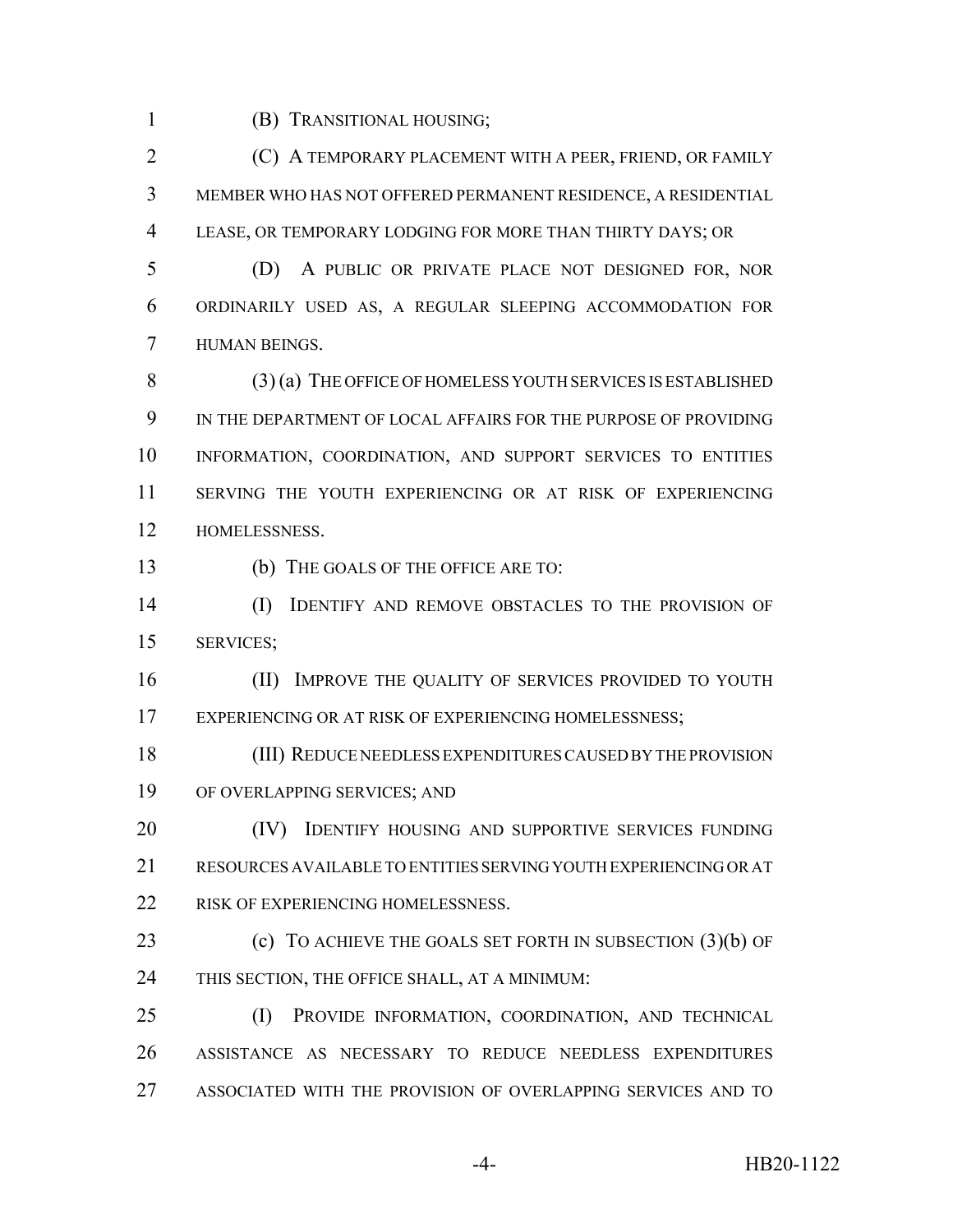IMPROVE THE QUALITY OF SERVICES PROVIDED TO YOUTH EXPERIENCING 2 OR AT RISK OF EXPERIENCING HOMELESSNESS;

 (II) IDENTIFY PROCEDURAL AND SUBSTANTIVE OBSTACLES TO THE PROVISION OF SERVICES AND TO MAKE RECOMMENDATIONS TO THE ENTITIES SPECIFIED IN THIS SECTION CONCERNING PROCEDURAL, REGULATORY, OR STATUTORY CHANGES NECESSARY TO REMOVE SUCH OBSTACLES;

 (III) OBTAIN INFORMATION FROM SERVICE PROVIDERS CONCERNING KNOWN SERVICES AVAILABLE FOR YOUTH EXPERIENCING OR AT RISK OF EXPERIENCING HOMELESSNESS AND TO POST SUCH 11 INFORMATION ON THE OFFICE'S WEBSITE;

 (IV) DEVELOP, MAINTAIN, AND MAKE AVAILABLE A LISTING OF ALL RIGHTS AND ORGANIZATIONS RELEVANT TO YOUTH EXPERIENCING OR AT RISK OF EXPERIENCING HOMELESSNESS, INCLUDING A LISTING OF LEGAL, EDUCATIONAL, AND VICTIMS' RIGHTS AND RELATED ORGANIZATIONS;

 (V) OBTAIN INFORMATION CONCERNING KNOWN FUNDING SOURCES AVAILABLE FOR YOUTH EXPERIENCING OR AT RISK OF EXPERIENCING HOMELESSNESS; AND

 (VI) WORK WITH ENTITIES TO IDENTIFY ISSUES CONCERNING SHARING OF INFORMATION IN PROVIDING SERVICES TO YOUTH EXPERIENCING OR AT RISK OF EXPERIENCING HOMELESSNESS AND TO FACILITATE RESOLUTION OF SUCH INFORMATION-SHARING ISSUES.

23 (d) IN PERFORMING ITS DUTIES, THE OFFICE IS STRONGLY ENCOURAGED TO WORK WITH THE EXECUTIVE DIRECTOR OF THE DEPARTMENT OF PUBLIC HEALTH AND ENVIRONMENT, OR HIS OR HER DESIGNEE; THE CHIEF JUSTICE OR COURT ADMINISTRATOR OF THE JUDICIAL DEPARTMENT; PRIVATE NONPROFIT AND NOT-FOR-PROFIT ORGANIZATIONS;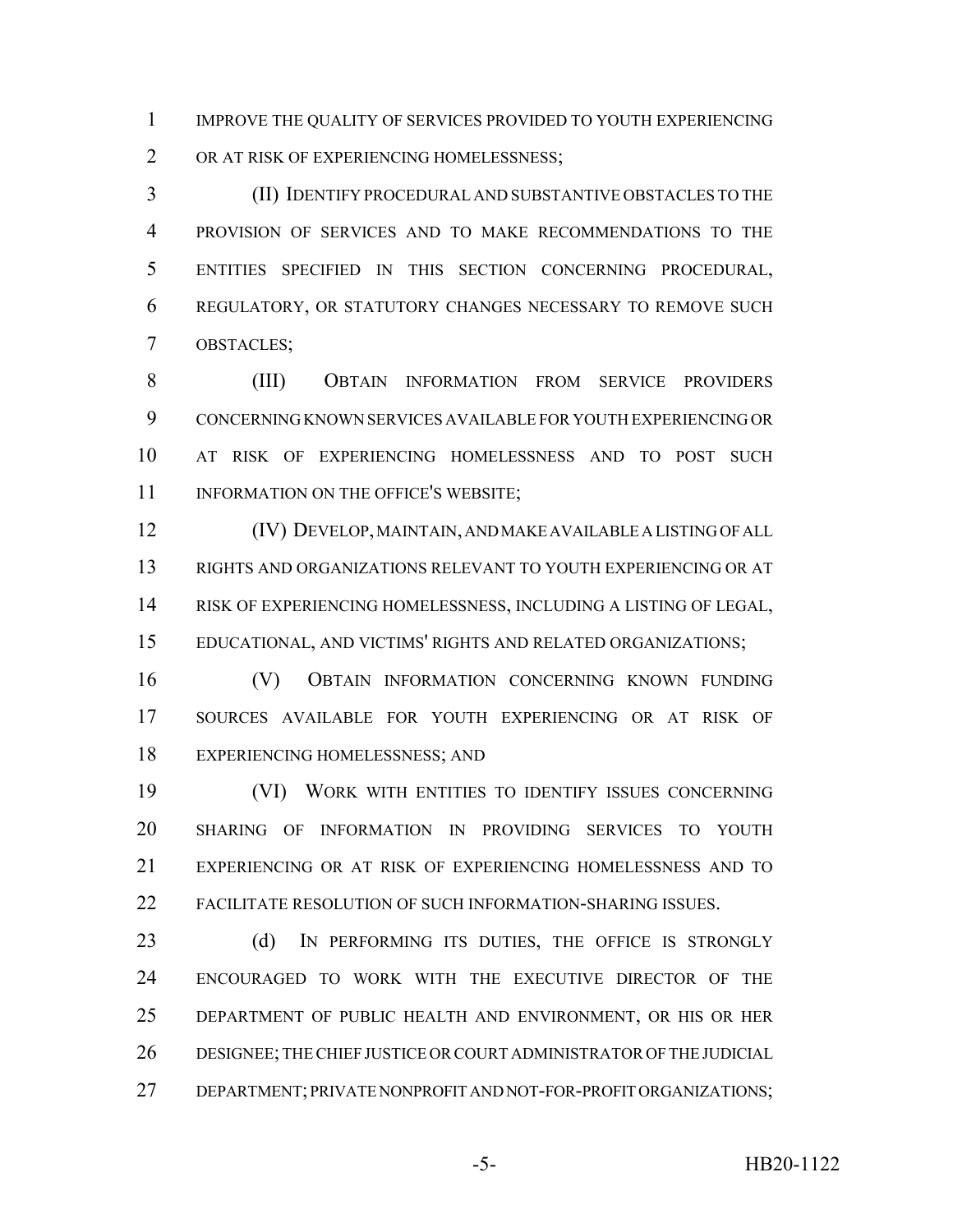APPROPRIATE FEDERAL DEPARTMENTS; AND OTHER KEY STAKEHOLDERS 2 IN THE COMMUNITY.

 (4) (a) THE SERVICES FOR YOUTH EXPERIENCING OR AT RISK OF EXPERIENCING HOMELESSNESS GRANT PROGRAM, REFERRED TO IN THIS SUBSECTION (4) AND SUBSECTION (5) OF THIS SECTION AS THE "GRANT PROGRAM", IS ESTABLISHED IN THE DEPARTMENT. THE PURPOSE OF THE GRANT PROGRAM IS TO PROVIDE ASSISTANCE TO YOUTH WHO ARE EXPERIENCING OR AT RISK OF EXPERIENCING HOMELESSNESS AND TO REDUCE THE INCIDENCE OF HOMELESSNESS FOR THAT POPULATION. THE GRANT PROGRAM SHALL AWARD UP TO FIVE GRANTS ON OR BEFORE 11 JANUARY 1, 2021, OF NO MORE THAN TWO HUNDRED FIFTY THOUSAND DOLLARS EACH TO EXISTING SERVICE PROVIDERS THAT DEMONSTRATE A COMMITMENT TO PROVIDING DIRECT SERVICES TO YOUTH EXPERIENCING OR AT RISK OF EXPERIENCING HOMELESSNESS. THE DEPARTMENT SHALL AWARD GRANTS ONLY TO EXISTING PROGRAMS THAT PROVIDE THE SERVICES DESCRIBED IN THIS SUBSECTION (4). GRANT AWARDS MAY BE USED FOR TECHNICAL ASSISTANCE, CAPACITY BUILDING, AND DIRECT PROVISION OF SERVICES.

 (b) ON OR BEFORE SEPTEMBER 1, 2020, THE DEPARTMENT SHALL PROMULGATE RULES CONCERNING THE APPLICATION PROCESS, TIMELINE, AND ELIGIBILITY AND AWARD CRITERIA.THE DEPARTMENT SHALL AWARD 22 ALL GRANTS ON OR BEFORE JANUARY 1, 2021. IN AWARDING THE GRANTS, THE DEPARTMENT SHALL GIVE PRIORITY TO THOSE APPLICANTS THAT CAN BETTER MEET STATEWIDE NEEDS, ESPECIALLY IN AREAS WHERE SERVICES FOR YOUTH EXPERIENCING OR AT RISK OF EXPERIENCING HOMELESSNESS HAVE NOT PREVIOUSLY BEEN ESTABLISHED.

(c) THE OFFICE SHALL ADMINISTER THE GRANT PROGRAM,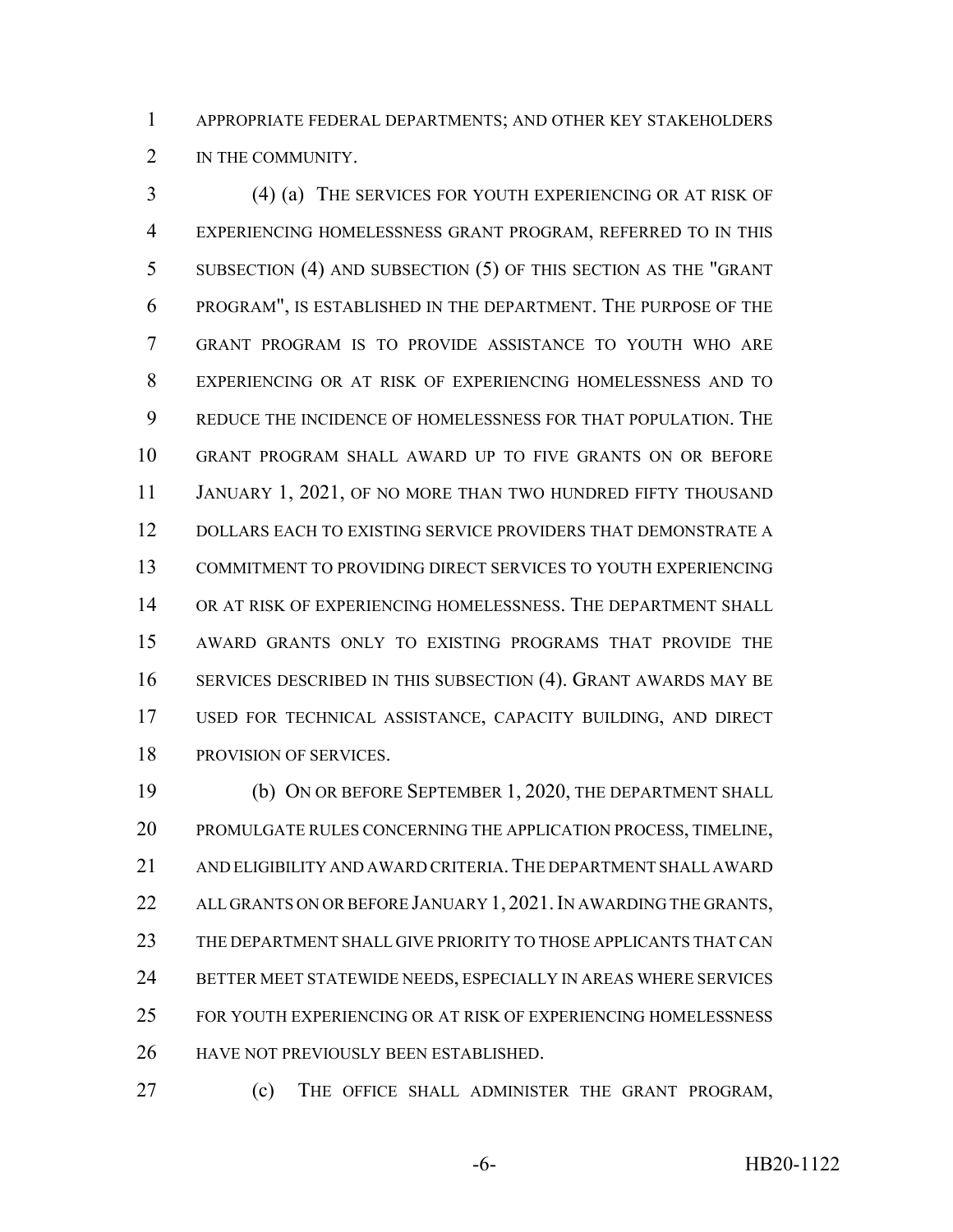INCLUDING REVIEWING APPLICATIONS AND MAKING RECOMMENDATIONS 2 TO THE DEPARTMENT REGARDING WHICH SERVICE PROVIDERS SHOULD RECEIVE A GRANT. THE OFFICE IS RESPONSIBLE FOR MONITORING THE SERVICE PROVIDERS THAT RECEIVE GRANT AWARDS AND FOR COLLECTING DATA CONCERNING SERVICES PROVIDED THROUGH THE GRANT AWARDS.

 (d) SERVICE PROVIDERS THAT PROVIDE ONE OR MORE OF THE FOLLOWING SERVICES ARE ELIGIBLE TO RECEIVE A GRANT AWARD:

8 (I) STREET AND COMMUNITY OUTREACH AND DROP-IN CENTERS. A DROP-IN CENTER SHALL PROVIDE WALK-IN ACCESS TO CRISIS INTERVENTION AND ONGOING SUPPORTIVE SERVICES, INCLUDING ONE-TO-ONE CASE MANAGEMENT SERVICES ON A SELF-REFERRAL BASIS. STREET AND COMMUNITY OUTREACH PROGRAMS SHALL LOCATE, CONTACT, AND PROVIDE INFORMATION, REFERRALS, AND SERVICES TO YOUTH EXPERIENCING OR AT RISK OF EXPERIENCING HOMELESSNESS. INFORMATION, REFERRALS, AND SERVICES MAY INCLUDE, BUT ARE NOT LIMITED TO:

(A) FAMILY REUNIFICATION SERVICES;

**(B) CONFLICT RESOLUTION OR MEDIATION COUNSELING;** 

(C) ASSISTANCE IN OBTAINING TEMPORARY EMERGENCY SHELTER;

 (D) ASSISTANCE WITH EDUCATION, EMPLOYMENT, AND 21 INDEPENDENT LIVING SKILLS;

 (E) ASSISTANCE IN OBTAINING FOOD, CLOTHING, MEDICAL CARE, 23 OR MENTAL HEALTH COUNSELING;

 (F) COUNSELING REGARDING VIOLENCE, SEXUAL EXPLOITATION, AND SUBSTANCE ABUSE;

- **(G) REFERRALS TO OTHER SERVICE PROVIDERS;**
- (H) AFTERCARE SERVICES;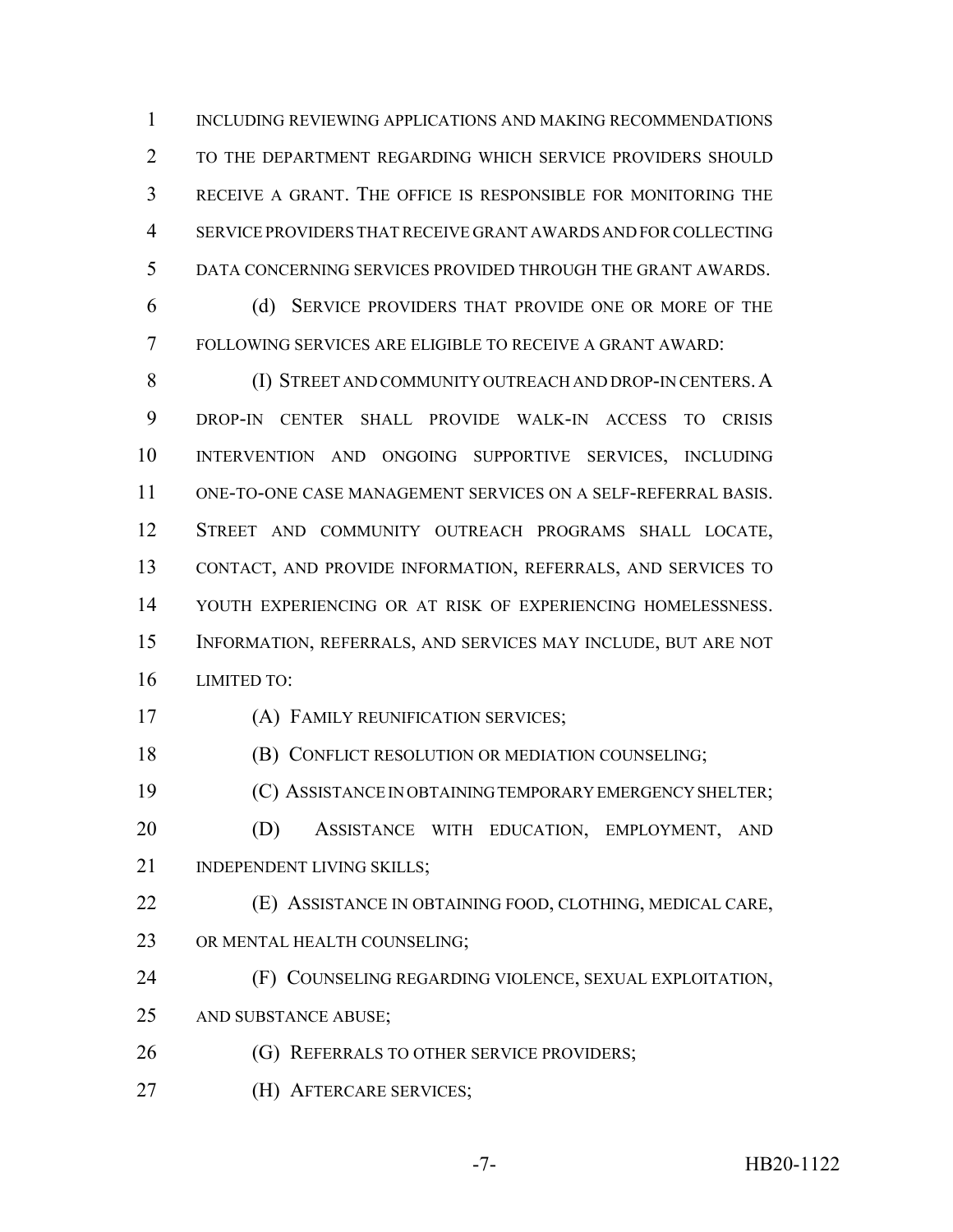(I) SPECIALIZED SERVICES FOR HIGHLY VULNERABLE YOUTH WHO ARE EXPERIENCING OR AT RISK OF EXPERIENCING HOMELESSNESS, INCLUDING TEEN PARENTS; YOUTH WITH BEHAVIORAL HEALTH ISSUES; SEXUALLY EXPLOITED YOUTH; LESBIAN, GAY, BISEXUAL, OR TRANSGENDER YOUTH; YOUTH OF COLOR; OR YOUTH WHO ARE VICTIMS OF OR EXPERIENCING HUMAN TRAFFICKING; AND

(J) HOMELESSNESS PREVENTION SERVICES;

8 (II) EMERGENCY SHELTER PROGRAMS. AN EMERGENCY SHELTER PROGRAM SHALL PROVIDE YOUTH EXPERIENCING OR AT RISK OF EXPERIENCING HOMELESSNESS WITH REFERRAL AND WALK-IN ACCESS TO EMERGENCY SHORT-TERM RESIDENTIAL CARE. AN EMERGENCY SHELTER PROGRAM SHALL PROVIDE YOUTH EXPERIENCING OR AT RISK OF EXPERIENCING HOMELESSNESS WITH SAFE, DIGNIFIED SHELTER, INCLUDING PRIVATE SHOWER FACILITIES, BEDS, AND AT LEAST ONE MEAL EACH DAY. SUCH PROGRAMS SHALL ASSIST A YOUTH EXPERIENCING OR AT RISK OF EXPERIENCING HOMELESSNESS WITH REUNIFICATION WITH FAMILY OR LEGAL GUARDIAN WHEN REQUIRED OR APPROPRIATE. SERVICES AT EMERGENCY SHELTER PROGRAMS MAY INCLUDE, BUT ARE NOT LIMITED TO: (A) FAMILY REUNIFICATION SERVICES;

- **(B) INDIVIDUAL, FAMILY, AND GROUP COUNSELING**;
- **(C) ASSISTANCE OBTAINING CLOTHING;**
- 
- (D) ACCESS TO MEDICAL, DENTAL, AND MENTAL HEALTH SERVICES;
- (E) EDUCATION AND EMPLOYMENT SERVICES;
- (F) RECREATIONAL ACTIVITIES;
- (G) ADVOCACY AND REFERRAL SERVICES;
- (H) INDEPENDENT LIVING SKILLS TRAINING;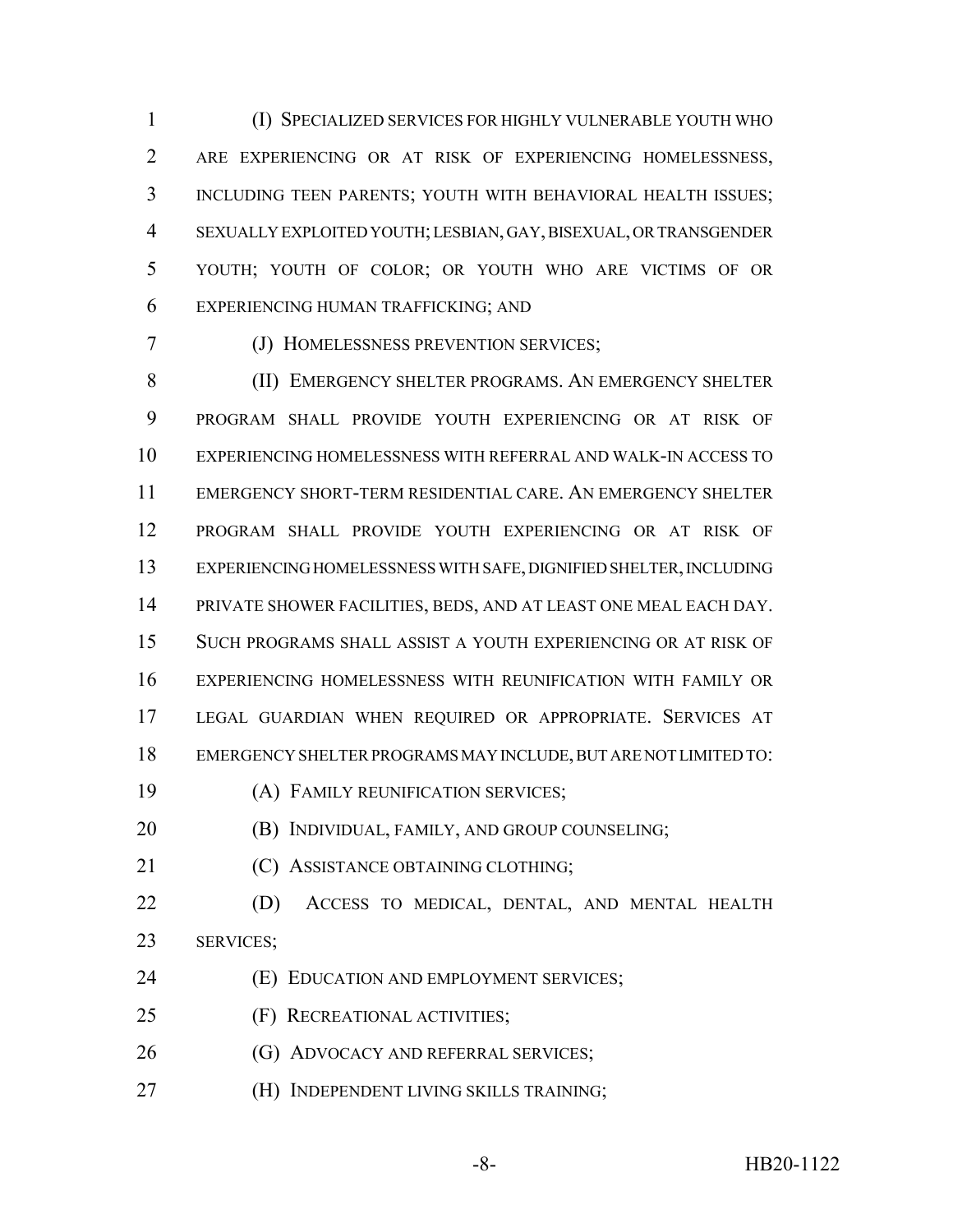2 (J) TRANSPORTATION; AND

(K) HOMELESSNESS PREVENTION SERVICES;

 (III) SUPPORTIVE HOUSING AND TRANSITIONAL LIVING PROGRAMS. SUPPORTIVE HOUSING AND TRANSITIONAL LIVING PROGRAMS SHALL HELP YOUTH EXPERIENCING OR AT RISK OF EXPERIENCING HOMELESSNESS FIND AND MAINTAIN SAFE, DIGNIFIED HOUSING. A SUPPORTIVE HOUSING AND TRANSITIONAL LIVING PROGRAM MAY ALSO PROVIDE RENTAL ASSISTANCE AND RELATED SUPPORTIVE SERVICES OR REFER YOUTH TO OTHER SERVICE PROVIDERS.SERVICES PROVIDED MAY INCLUDE, BUT ARE NOT LIMITED TO: (A) EDUCATION ASSISTANCE AND REFERRALS TO EDUCATIONAL PROGRAMS;

 (B) CAREER PLANNING, EMPLOYMENT, WORK, AND INDEPENDENT LIVING SKILLS TRAINING;

(C) JOB PLACEMENT SERVICES;

(D) BUDGETING AND MONEY MANAGEMENT ASSISTANCE;

 (E) ASSISTANCE IN SECURING PERMANENT HOUSING THAT IS APPROPRIATE TO THE YOUTH'S NEEDS AND INCOME;

 (F) COUNSELING REGARDING VIOLENCE, SEXUAL EXPLOITATION, AND SUBSTANCE ABUSE;

**(G) REFERRALS FOR HEALTH CARE OR ALCOHOL OR SUBSTANCE** 22 DEPENDENCY SERVICES;

- (H) PARENTING SKILLS EDUCATION;
- (I) AFTERCARE AND FOLLOW-UP SERVICES; AND
- (J) HOMELESSNESS PREVENTION SERVICES.
- (e) THIS SUBSECTION (4) IS REPEALED, EFFECTIVE JULY 1, 2023.
- 27 (5) (a) ON OR BEFORE MARCH 1, 2023, THE DEPARTMENT SHALL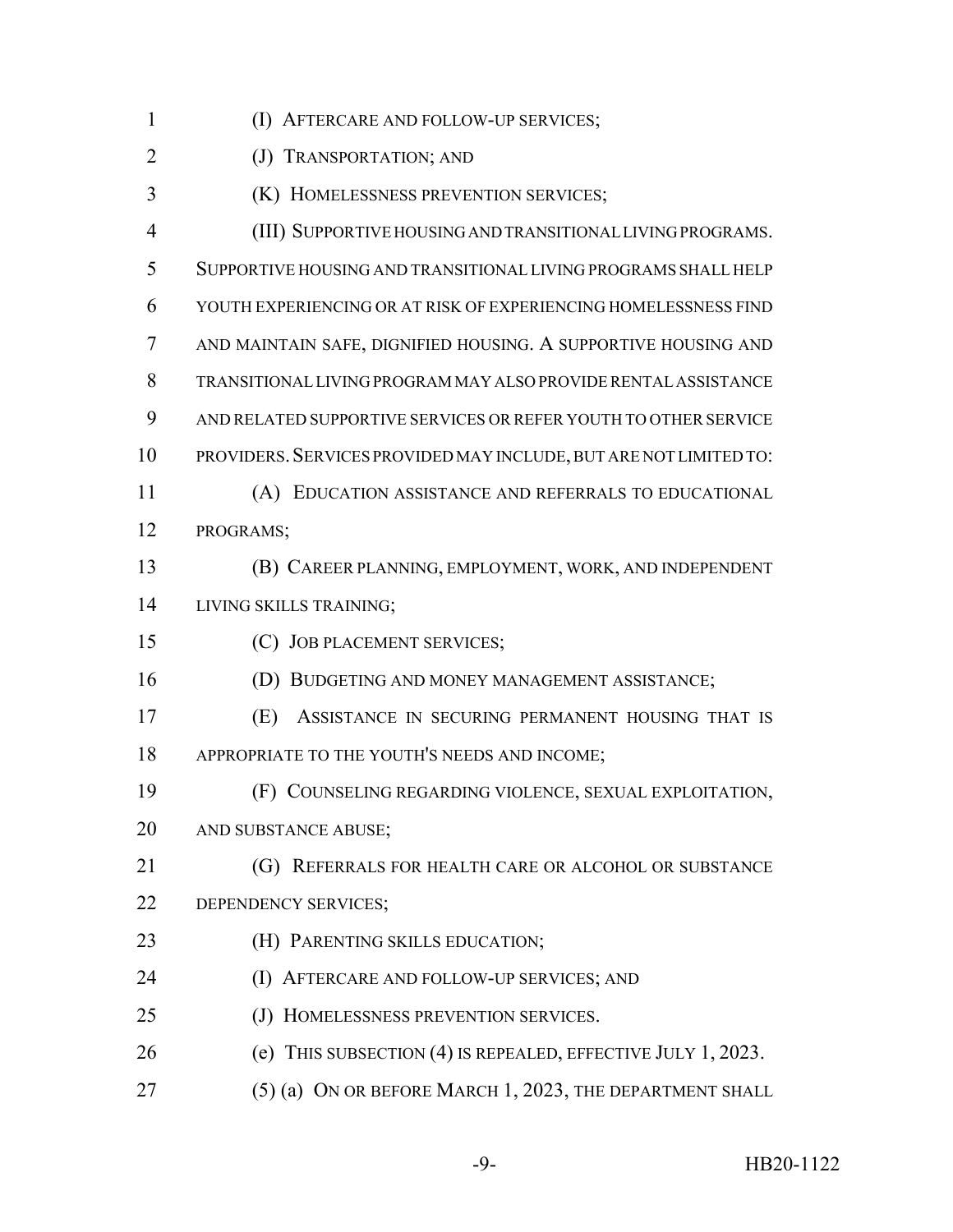PREPARE AND SUBMIT TO THE PUBLIC HEALTH CARE AND HUMAN SERVICES COMMITTEE OF THE HOUSE OF REPRESENTATIVES AND THE HEALTH AND HUMAN SERVICES COMMITTEE OF THE SENATE, OR ANY SUCCESSOR COMMITTEES, A REPORT TO SUMMARIZE THE STATUS OF YOUTH EXPERIENCING OR AT RISK OF EXPERIENCING HOMELESSNESS AND THE IMPACT OF THE GRANT PROGRAM ON SUCH YOUTH. THE REPORT MUST INCLUDE:

 (I) A LIST OF THE AREAS OF THE STATE, PRE- AND POST-GRANT PROGRAM, WITH THE GREATEST NEED FOR SERVICES, INCLUDING HOUSING, 10 AND THE LEVEL AND NATURE OF SUCH NEEDS;

**(II)** A LIST OF GRANT RECIPIENTS AND THE AMOUNT OF EACH GRANT;

 (III) THE DISTRIBUTION OF GRANT MONEY THROUGHOUT THE 14 STATE BASED ON POPULATION NEEDS;

 (IV) ANY AVAILABLE FOLLOW-UP INFORMATION, EXCLUDING ANY PERSONAL IDENTIFYING INFORMATION, ON ANY YOUTH WHO RECEIVED 17 SERVICES THROUGH THE GRANT PROGRAM; AND

18 (V) ANY OTHER PERTINENT OUTCOMES FOR THE POPULATIONS SERVED TO DETERMINE THE EFFECTIVENESS OF THE GRANT PROGRAM.

20 (b) THIS SUBSECTION (5) IS REPEALED, EFFECTIVE JULY 1, 2023.

 **SECTION 2.** In Colorado Revised Statutes, 24-1-120, **amend** (5) introductory portion; and **repeal** (5)(i) as follows:

 **24-1-120. Department of human services - creation.** (5) The 24 department of human services shall include INCLUDES the following:

 (i) The office of homeless youth services, created by article 5.9 of 26 title 26, C.R.S. Said office and its powers, duties, and functions are transferred by a **type 2** transfer to the department of human services.